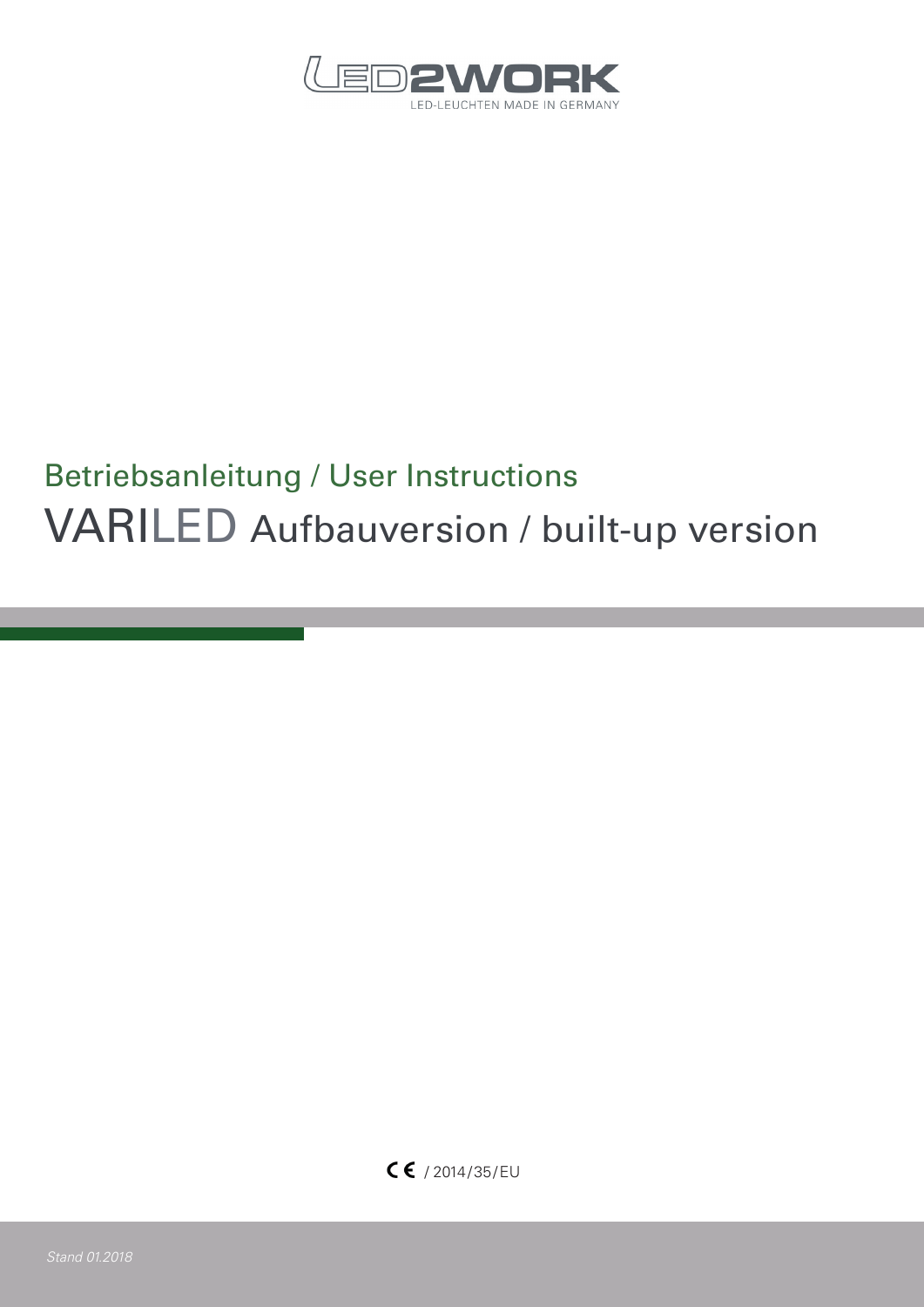

# Lesen Sie vor Inbetriebnahme der LED-Leuchte die Gebrauchsanweisung sorgfältig durch, und bewahren Sie diese zum späteren Nachschlagen auf.



Das Produkt muss einer getrennten Sammlung von Elektro- und Elektronikgeräten zugeführt werden.

## Sicherheitsinformationen

#### Bestimmungsgemäße Verwendung:

Die LED-Leuchte ist für allgemeine Beleuchtungszwecke bestimmt und für Dauerbetrieb geeignet.

## Allgemeine Sicherheit:

Öffnen Sie auf keinen Fall das Gehäuse der Leuchte. Lassen Sie Reparaturen nur von qualifiziertem Fachpersonal ausführen. Der Austausch von beschädigten Anschlussleitungen darf nur vom Hersteller, seinem Servicevertreter oder einer vergleichbaren Fachkraft durchgeführt werden.

Betreiben Sie die LED-Leuchte nur im montierten Zustand.

#### Montage/Befestigung:

Die LED-Leuchte wird komplett montiert ausgeliefert. Montage der Leuchte erfolgt über optional lieferbaren Rohrschellen oder Winkelstücken.

# These instructions are essential for safe use of the LED lamp and have to be preserved until the end of its lifetime.



Not suited for ordinary refuse collection! The lamp has to be removed by separate disposal for electronic and electric products.

#### Safety Notes

## Intended application:

The LED lamp has been designed for general illumination purposes. Continuous operation is admissible.

#### General safety:

The housing of the lamp should never be opened. Repair work is reserved to qualified technicians. Defective connection lines should only be exchanged by the manufacturer or authorized personnel. Operate only when the installation is complete.

## Assembly/fixture:

The lamp is delivered in completely assembled state and has to be fixed by pipe clips or brackets available upon request.



Schemazeichnung M12-Stecker Cross Section M12 connector

| $1 = \text{braun}$  | <b>24V DC</b> |
|---------------------|---------------|
| $2 = \text{weight}$ | nicht belegt  |
| $3 =$ blau          | OV DC         |
| $4 =$ schwarz       | 24V DC        |
| $5 =$ grau          | nicht belegt  |

Sowohl an Pin 1, als auch an Pin 4 können 24V DC angelegt werden! Pin 3 = 0V DC

| $1 = brown$        | 24V DC        |
|--------------------|---------------|
| $2 =$ white        | not connected |
| $3 = blue$         | OV DC         |
| $4 = \text{black}$ | <b>24V DC</b> |
| $5 =$ grey         | not connected |
|                    |               |

24 VDC may be connected to pin 1 and to pin 4 as well! Pin  $3 = 0$  V.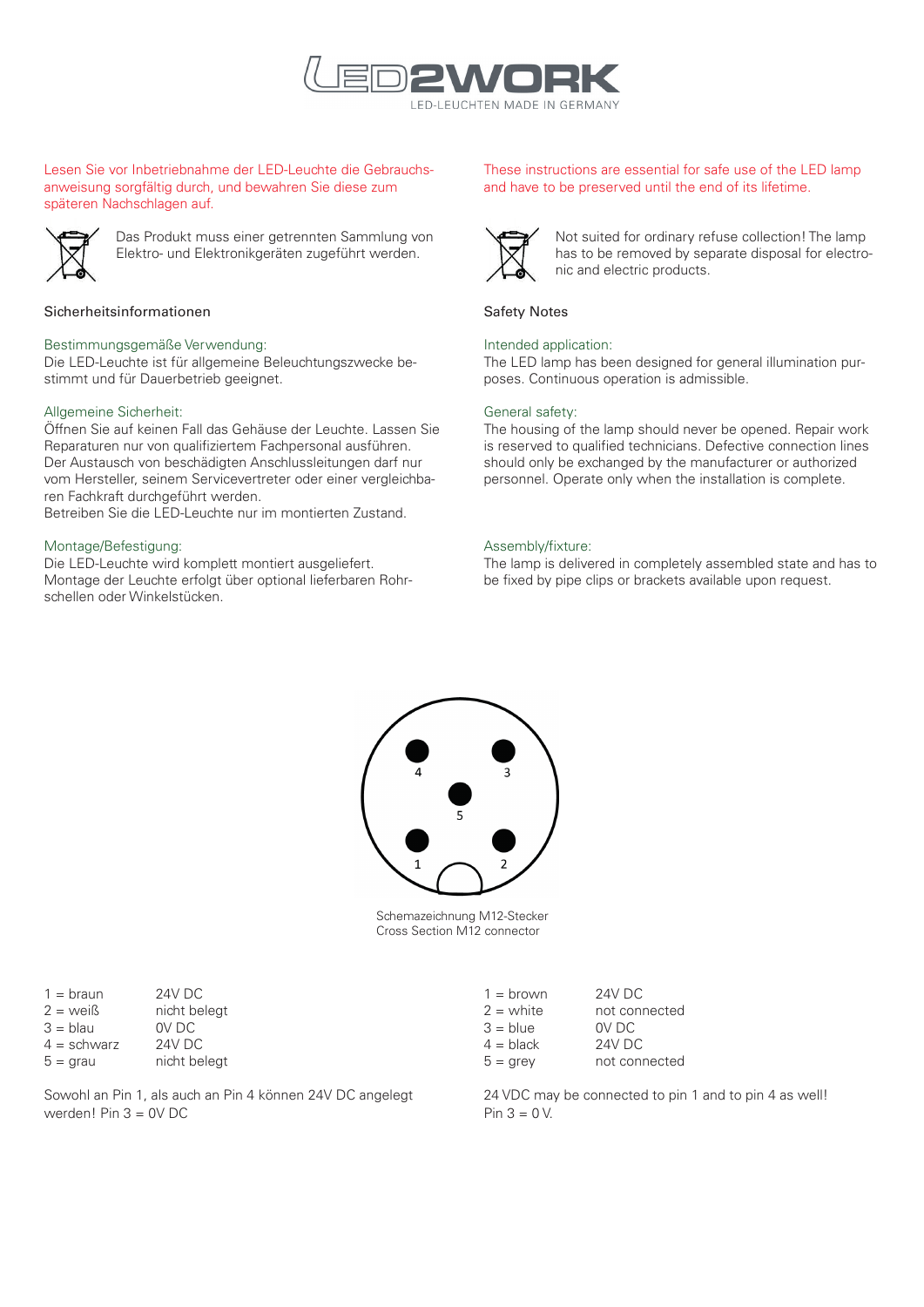

# Spannungsspitzen bei der Stromversorgung über Maschinen vermeiden:

## Verwenden Sie ausschließlich geregelte 24V DC Schaltnetzteile, keine Trafos mit Gleichrichter, da diese durch Induktivitäten Spannungsspitzen abgeben können.

Des Weiteren ist Hot Plugging zu vermeiden (Anschluss der Leuchte an ein Netzteil, welches bereits am Netz angeschlossenen ist), da auch dieses zur Zerstörung der LED-Leuchte führen kann.

## Zum sicheren Betrieb:

Die auf dem Typenschild angegebene Betriebsspannung der LED-Leuchte muss mit der Anschlussspannung der Maschine bzw. des Trafos übereinstimmen. Der Leuchte darf keinesfalls mit Tüchern, Folien o.ä. abgedeckt werden. Leuchten Sie nicht in die Augen. Objektabstand von der Leuchte mindestens 10 cm.

HINWEIS! Bei der Montage der VARILED ist darauf zu achten, dass die Leuchte korrekt befestigt wird. Im Falle des Herunterfallens der VARILED, besteht aufgrund des Eigengewichts Verletzungsgefahr!

# Leuchtmittelwechsel:

Die LED-Leuchtmitteleinheit kann nicht gewechselt werden.

# Reinigung/Wartung:

Besondere Pflege ist nicht erforderlich. Bei starker Verschmutzung mit einem lösungsmittelfreien, saugfähigen Lappen o.ä. reinigen.

## Technische Daten:

| Stromanschluss:         | 24 V DC (max. +- 10 %)  |
|-------------------------|-------------------------|
| Stromstärke:            | $0,16$ A (100 mm)       |
|                         | $0.33$ A (167 mm)       |
|                         | $0,5$ A (233 mm)        |
|                         | $0.66$ A (299 mm)       |
|                         | 0,83 A (365 mm)         |
|                         | 1,0 A (431 mm)          |
|                         | 1,16 A (497 mm)         |
| Leistungsaufnahme:      | 4 W (100 mm)            |
|                         | 8 W (167 mm)            |
|                         | 12 W (233 mm)           |
|                         | 16 W (299 mm)           |
|                         | 20 W (365 mm)           |
|                         | 24 W (431 mm)           |
|                         | 28 W (497 mm)           |
| Abstrahlwinkel:         | $120^\circ$             |
| Lebensdauer LED:        | >60.000h                |
| Betriebstemperatur:     | $-10 + 40^{\circ}$ C    |
| Schutzart:              | IP68 (PUR Verguss)      |
| Schutzklasse:           | Ш                       |
| Länge des Grundkörpers: | 100 mm, 167 mm, 233 mm, |
|                         | 299 mm, 365 mm, 431 mm, |
|                         | 497 mm                  |
|                         |                         |

Angewandte Normen: DIN EN 62471

Avoid spikes in the power supply in the machine: Use only regulated 24V DC switching power supplies, no transformers with rectifiers, as they can make by inductance voltage spikes.

Furthermore, to avoid hot plugging (connection of the lamp to a power supply, which is already connected to the network), since this can lead to the destruction of the LED lamp.

## Safe operation:

The operating voltage indicated on the nameplate must match the mains voltage of the corresponding machine (resp. transformer). The lamp must never be covered by clothes,foils etc. and not be directed to human eyes. Minimum distance to any object: 10 cm.

Important! When fastening the VARILED it must be ensured that the lamp is correctly fixed. In case of fall down, risk of injury due to the own weight.

# Exchange of the lamp itself:

The LED light source unit can not be changed.

# Cleaning and maintenance:

Particular attendance is not required. Dirt and dust can be removed by means of a rag. Do not use solvents.

# Specification:

| Power supply:        | 24 V DC (max. +- 10 %)  |
|----------------------|-------------------------|
| Current:             | $0.16$ A (100 mm)       |
|                      | $0.33$ A (167 mm)       |
|                      | $0.5$ A (233 mm)        |
|                      | $0.66$ A (299 mm)       |
|                      | $0.83$ A (365 mm)       |
|                      | 1,0 A (431 mm)          |
|                      | 1,16 A (497 mm)         |
| Power consumption:   | 4 W (100 mm)            |
|                      | 8 W (167 mm)            |
|                      | 12 W (233 mm)           |
|                      | 16 W (299 mm)           |
|                      | 20 W (365 mm)           |
|                      | 24 W (431 mm)           |
|                      | 28 W (497 mm)           |
| Angle of radiation:  | $120^\circ$             |
| Lifetime LED:        | $>60,000$ h             |
|                      | $-10 + 40^{\circ}$ C    |
| Ambient temperature: |                         |
| Protective system:   | IP68 (PUR casting)      |
| Protection class:    | Ш                       |
| Length of the body:  | 100 mm, 167 mm, 233 mm, |
|                      | 299 mm, 365 mm, 431 mm, |
|                      | 497 mm                  |

Based on the following norms: DIN EN 62471